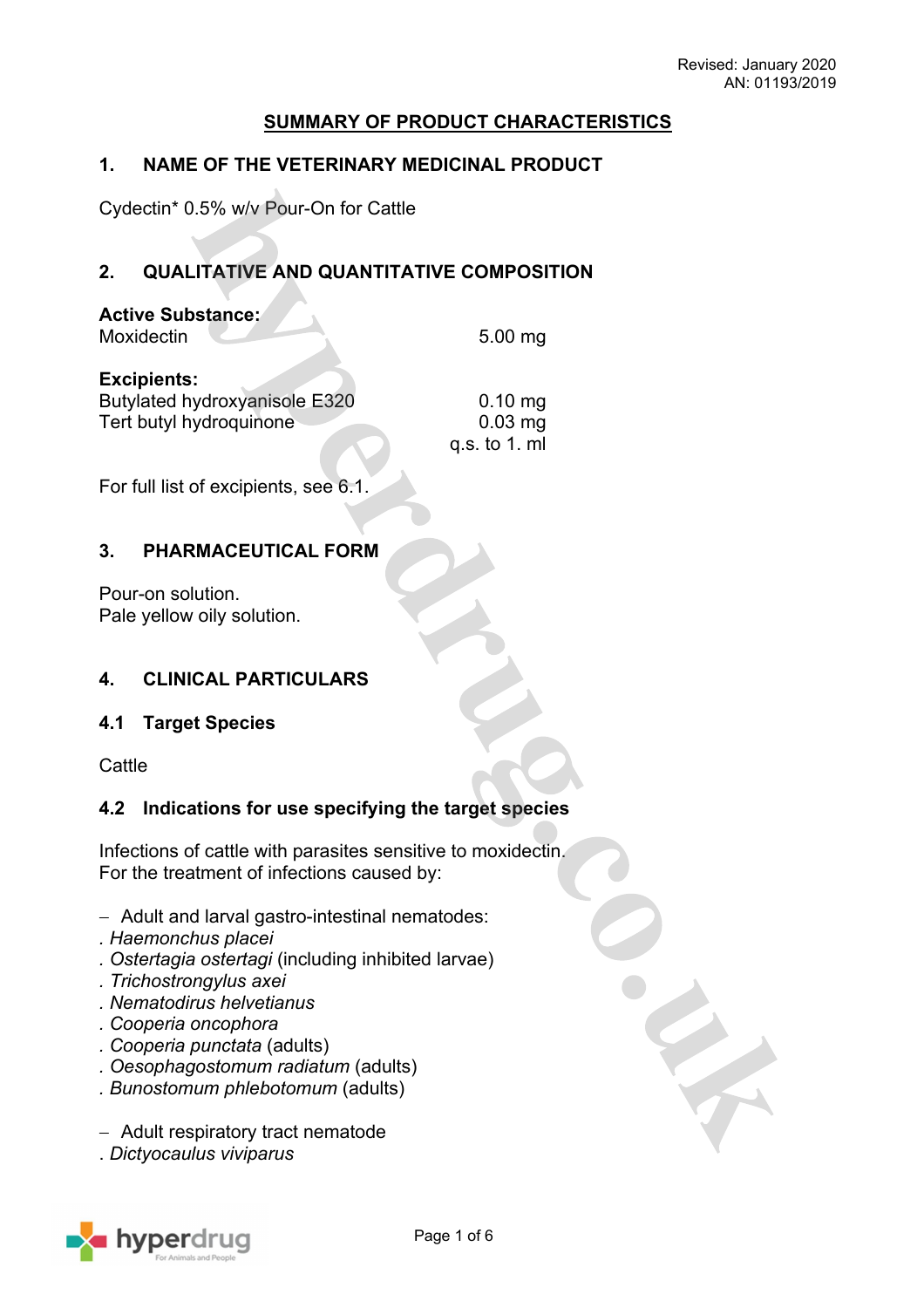- Warbles (migrating larvae)
- . *Hypoderma bovis*
- *. Hypoderma lineatum*
- $-$  Lice
- *. Linognathus vituli*
- *. Haematopinus eurysternus*
- *. Solenopotes capillatus*
- *. Bovicola bovis (Damalinia bovis)*
- Mange Mites
- *. Sarcoptes scabiei*
- *. Psoroptes ovis*
- *. Chorioptes bovis*
- *-* Horn Flies
- *. Haematobia irritans*
- Cydectin 0.5% w/v Pour-On for Cattle has a persistent effect in preventing against reinfection by:
- . *Ostertagia ostertagi* for 5 weeks
- . *Dictyocaulus viviparus* for 6 weeks.

## **4.3 Contraindications**

None known. See Section 4.11.

## **4.4 Special warnings for each target species**

None

### **4.5 Special precautions for use**

### Special precautions for use in animals

For topical application only. All animals in a group should be treated.

To avoid secondary reactions due to the death of *Hypoderma* larvae in the oesophagus or the spine, it is recommended to administer the productat the end of the period of fly activity and before the larvae reach their resting sites: consult the veterinarian to know the correct treatment period.

### Special precautions to be taken by the person administering the veterinary medicinal product to animals

- Do not smoke, eat or drink while handling the product.
- Avoid direct contact with skin and eyes.
- Wash hands after use.
- Protective clothes and gloves are recommended when using the product.

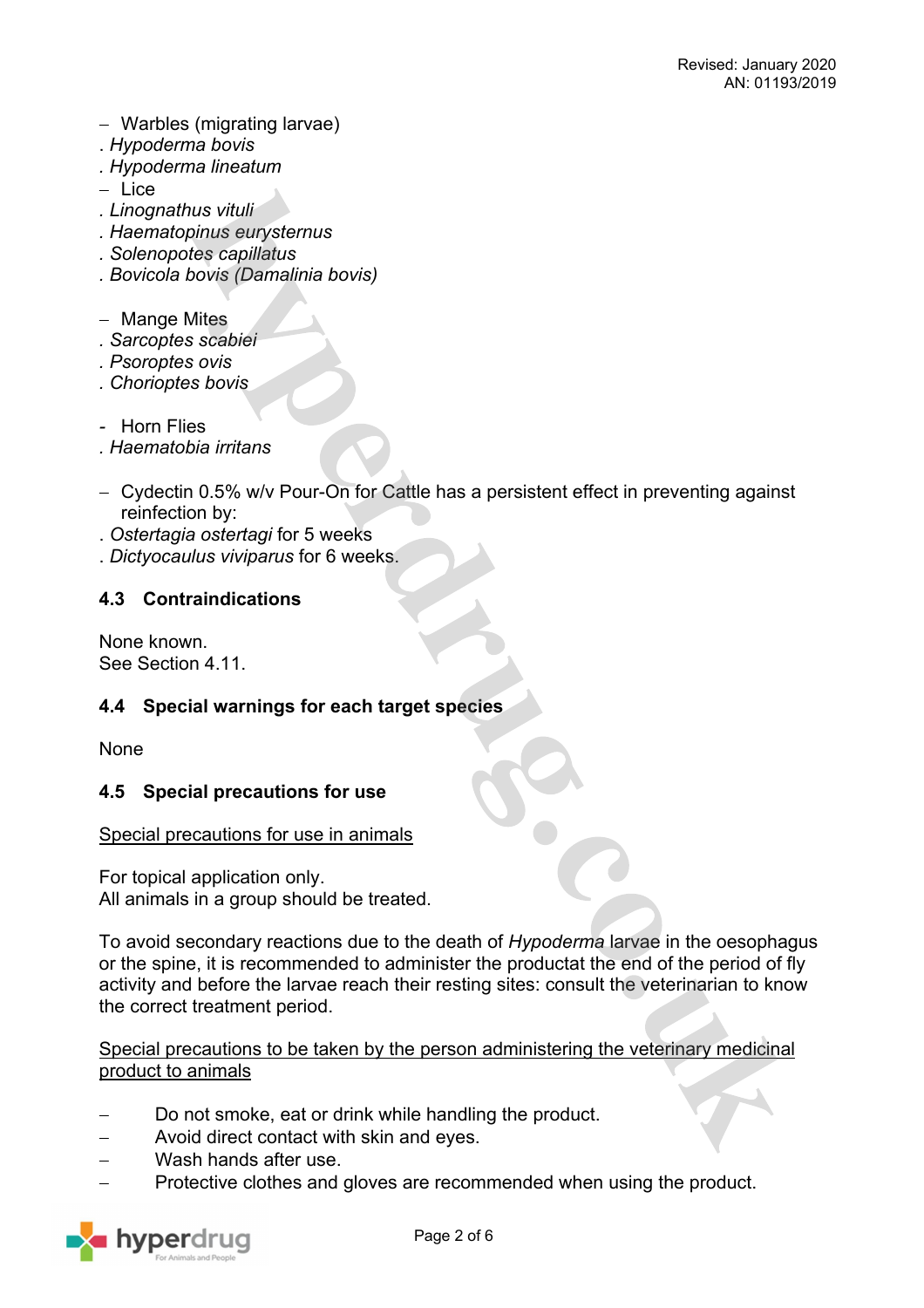If splashed in the eye or on the skin, wash with plenty of clean, running water immediately.

### Other precautions regarding impact on the environment

Moxidectin fulfils the criteria for a (very) persistent, bioaccumulative and toxic (PBT) substance; therefore, exposure of the environment to moxidectin must be limited to the extent possible. Treatments should be administered only when necessary and should be based on faecal egg counts or evaluation of the risk of infestation at the animal and/or herd level.

Like other macrocyclic lactones, moxidectin has the potential to adversely affect nontarget organisms:

- Faeces containing moxidectin excreted onto pasture by treated animals may temporarily reduce the abundance of dung feeding organisms. Following treatment of cattle with the product, levels of moxidectin that are potentially toxic to dung fly species may be excreted over a period more than 2 weeks and may decrease dung fly abundance during that period. It has been established in laboratory tests that moxidectin may temporarily affect dung beetle reproduction; however, field studies indicate no-long term effects. Nevertheless, in case of repeated treatments with moxidectin (as with products of the same anthelmintic class) it is advisable not to treat animals every time on the same pasture to allow dung fauna populations to recover.
- Moxidectin is inherently toxic to aquatic organisms including fish. The product should be used only according to the label instructions. Based on the excretion profile of moxidectin when administered as the pour-on formulation, treated animals should not have access to watercourses during the first week after treatment.

## **4.6 Adverse reactions (frequency and seriousness)**

Reactions at the site of application may occur after application in very rare occasions.

The frequency of adverse reactions is defined using the following convention:

- very common (more than 1 in 10 animals treated displaying adverse reaction(s))
- common (more than 1 but less than 10 animals in 100 animals treated)
- uncommon (more than 1 but less than 10 animals in 1,000 animals treated)
- rare (more than 1 but less than 10 animals in 10,000 animals treated)
- very rare (less than 1 animal in 10,000 animals treated, including isolated reports).

## **4.7 Use during pregnancy, lactation or lay**

Moxidectin has been shown to be safe for use in pregnant and lactating animals and breeding bulls.

See Section 4.11

### **4.8 Interactions with other medicinal products and other forms of interaction**

None known.

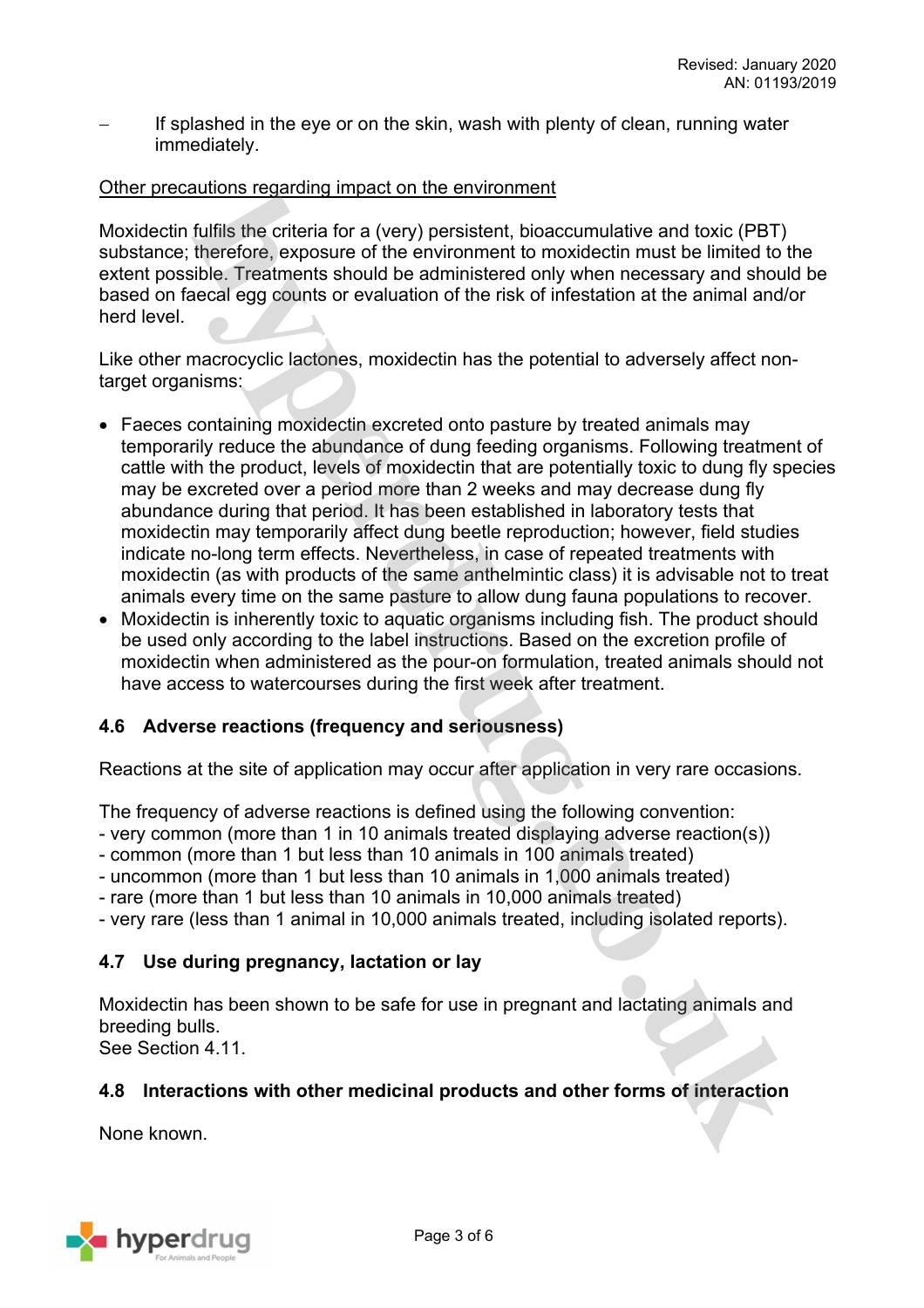### **4.9 Amounts to be administered and administration route**

500 µg moxidectin/kg body weight (1 ml for 10 kg) as a single topical application.

To be administered along the midline of the back of the animal from the withers to the tailhead.

Apply to clean healthy skin**.**

### **4.10 Overdose (symptoms, emergency procedures, antidotes), if necessary**

No symptoms of overdose have been observed with the product given at ten times the recommended dose.

They are manifested as transient salivation, depression, drowsiness and ataxia. There is no specific antidote.

### **4.11 Withdrawal period(s)**

Meat and offal: 14 days. Milk: 6 days (144 hours).

## **5. PHARMACOLOGICAL PROPERTIES**

ATC Vet Code: QP54AB02

Therapeutic group: endectocide (milbemycin family)

## **5.1 Pharmacodynamic properties**

Moxidectin is a parasiticide active against a wide range of important internal and external parasites. It is a second generation macrocyclic lactone of the milbemycin family. Its principal mode of action is interference with the GABA (gamma amino butyric acid) receptors involved with neuromuscular transmission.

Moxidectin stimulates the release of GABA and increases its binding to the postsynaptic receptors. The net effect is to open the chloride channels on the postsynaptic junction to allow the inflow of chloride ions and induce an irreversible resting state. This results in flaccid paralysis and eventual death of parasites exposed to the drug.

### **5.2 Pharmacokinetic particulars**

Following pour-on application, the drug is distributed throughout the body tissues (except muscle) but due to its lipophilicity the concentrations in fat are 5-15 times those in other tissues.

Moxidectin undergoes partial biotransformation by hydroxylation in the body and the only significant route of excretion is the faeces, where the parent compound accounts for approximately 50%.

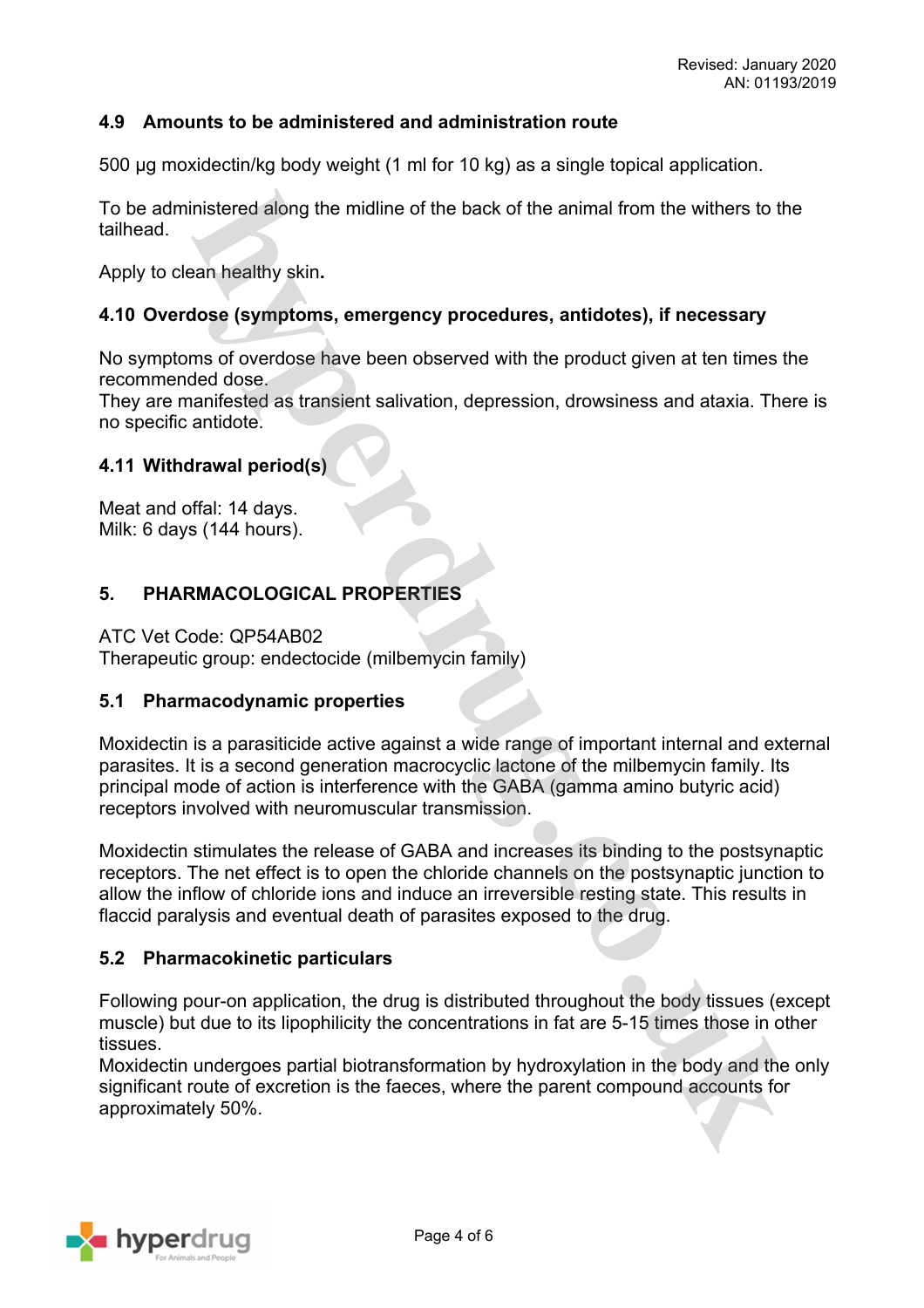## **5.3 Environmental properties**

Moxidectin fulfils the criteria for a (very) persistent, bioaccumulative and toxic (PBT) substance. In particular, in acute and chronic toxicity studies with algae, crustaceans and fish, moxidectin showed toxicity to these organisms, yielding the following endpoints:

|             | Organism                | <b>EC50</b>     | <b>NOEC</b>     |
|-------------|-------------------------|-----------------|-----------------|
| Algae       | S. capricornutum        | $>86.9$ µg/l    | 86.9 µg/l       |
| Crustaceans | Daphnia magna (acute)   | $0.0302$ µg/l   | $0.011 \mu g/l$ |
| (Water      | Daphnia magna           | $0.0031$ µg/l   | $0.010 \mu g/l$ |
| fleas)      | (reproduction)          |                 |                 |
| Fish        | O. mykiss               | $0.160$ µg/l    | Not determined  |
|             | macrochirus             | $0.620 \mu g/l$ | $0.52$ µg/l     |
|             | P. promelas (early life | <b>Not</b>      | $0.0032$ µg/l   |
|             | stages)                 | applicable      |                 |
|             | Cyprinus carpio         | $0.11 \mu g/l$  | Not determined  |

 $EC_{50}$ : the concentration which results in 50% of the test species individuals being adversely affected, i.e. both mortality and sub-lethal effects.

NOEC: the concentration in the study at which no effects are observed.

This implies that when allowing moxidectin to enter water bodies, this may have a severe and lasting impact on aquatic life. To mitigate this risk, all precautions for use and disposal must be adhered to.

# **6. PHARMACEUTICAL PARTICULARS**

## **6.1 List of excipients**

Aromatic Solvent Myristal Propoxylate Propionic Ester Polybutene Polymer Propylene Glycol Butylated hydroxyanisole (E320) Tertiary Butylhydroquinone Citric Acid Monohydrate (E330) Fractionated coconut oil

## **6.2 Major incompatibilities**

Not to be mixed with other Veterinary Medicinal Products before administration.

## **6.3 Shelf life**

Shelf life of the veterinary medicinal product as packaged for sale: 24 months. Shelf life after first opening the immediate packaging: 6 months.

## **6.4 Special precautions for storage**

Keep the container in the outer carton to protect from light.